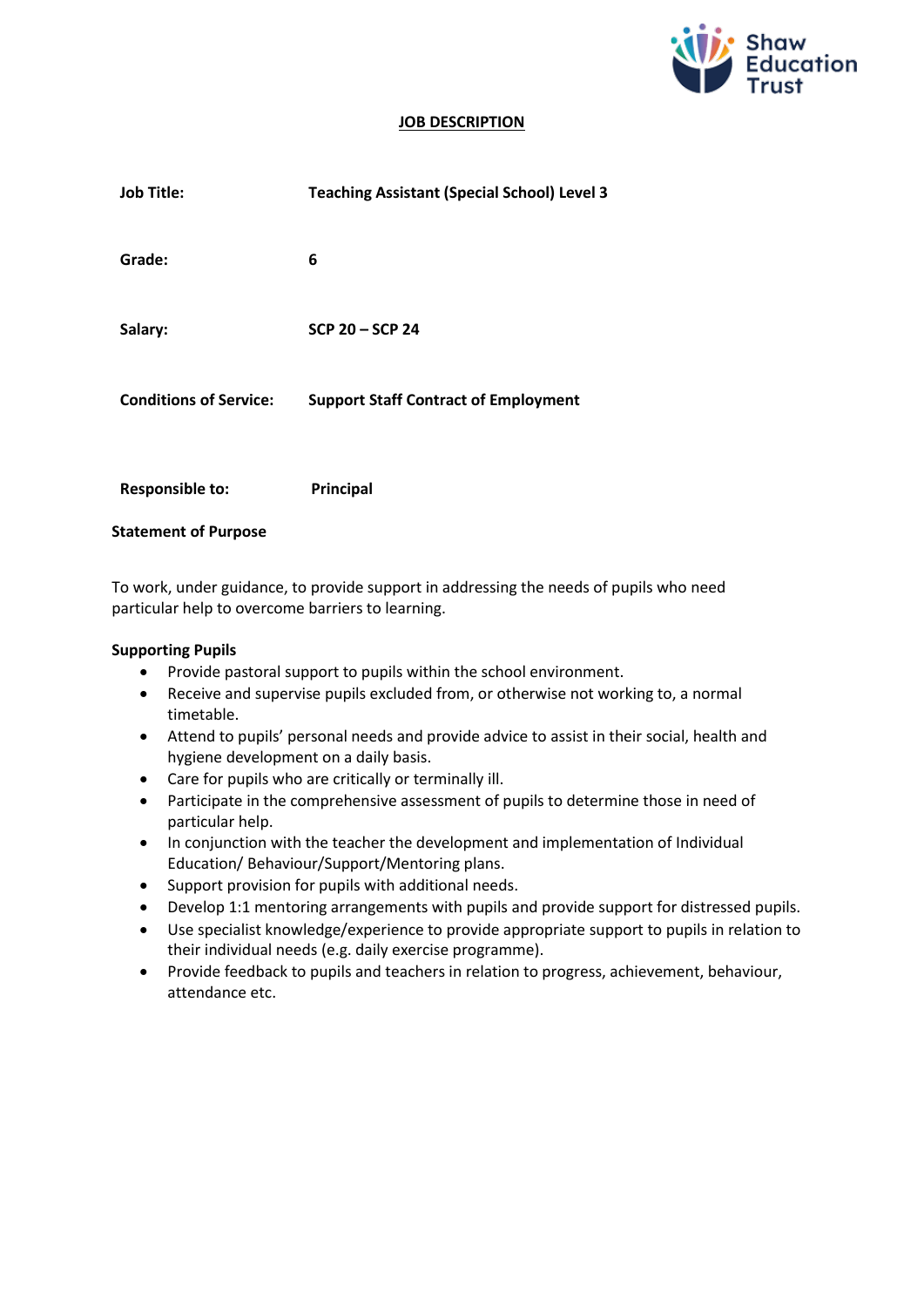

# **Support for the Teacher**

- To act as Cover Supervisor during teacher absence under the direction of a teacher/designated member of staff. Cover will be in accordance with the nationally agreed protocols and as provided for in the Education Act 2002. (The role of Cover Supervisor will be to supervise and take sole responsibility, for short term cover only, for a class/group who are undertaking preplanned work or where pupils are able to undertake effective, self directed learning1.)
- Support pupils' access to learning using appropriate strategies, resources etc.
- Work with other staff in planning, evaluating and adjusting learning activities as appropriate.
- Monitor and evaluate pupils' responses and progress against action plans through observation and planned recording.
- Under direction of teacher provide objective and accurate feedback and reports as required, to other staff on pupils' achievement, progress and other matters, ensuring the availability of appropriate evidence (e.g. Headteacher).
- Be responsible for keeping and updating records as agreed with other staff, contributing to reviews of systems/records as requested.
- Assist in the development and implementation of appropriate behaviour management strategies.
- Establish constructive relationships with parents/carers, exchanging information, facilitating their support for their child's attendance, access and learning and supporting home to school and community links.
- Assist the teacher in the development, implementation and monitoring of systems relating to attendance and integration.
- Clerical/admin support relating to classroom activity e.g. dealing with correspondence, compilation/analysis/reporting on attendance, exclusions etc, and making phone calls etc.
- Co-ordinate and organise pupils attending extra curricular activities/work experience or other out of school activities under guidance of teacher.

1 Please see WAMG guidance notes on cover supervision – Page XXX. A cover supervisor will contribute to the delivery of learning, but will not be expected to deliver lessons unless guidance and supervision is available from a suitably qualified member of staff. The Headteacher must be satisfied that the postholder has the skills, expertise and experience to undertake the cover role.

### **Support for the Curriculum**

- Implement agreed learning activities/teaching programmes under direction of teacher.
- To be aware of and appreciate a range of activities, courses, organisations and individuals to provide support for pupils.
- Under direction of teacher determine the need for, prepare and use specialist equipment, plans and resources to support pupils.

**Support to School** (this list is not exhaustive and should reflect the ethos of the school)

- Promote and safeguard the welfare of children and young persons you are responsible for or come into contact with.
- Be aware of and comply with policies and procedures relating to child protection, health, safety and security, confidentiality and data protection, reporting all concerns to an appropriate person.
- Be aware of and support difference and ensure all pupils have equal access to opportunities to learn and develop.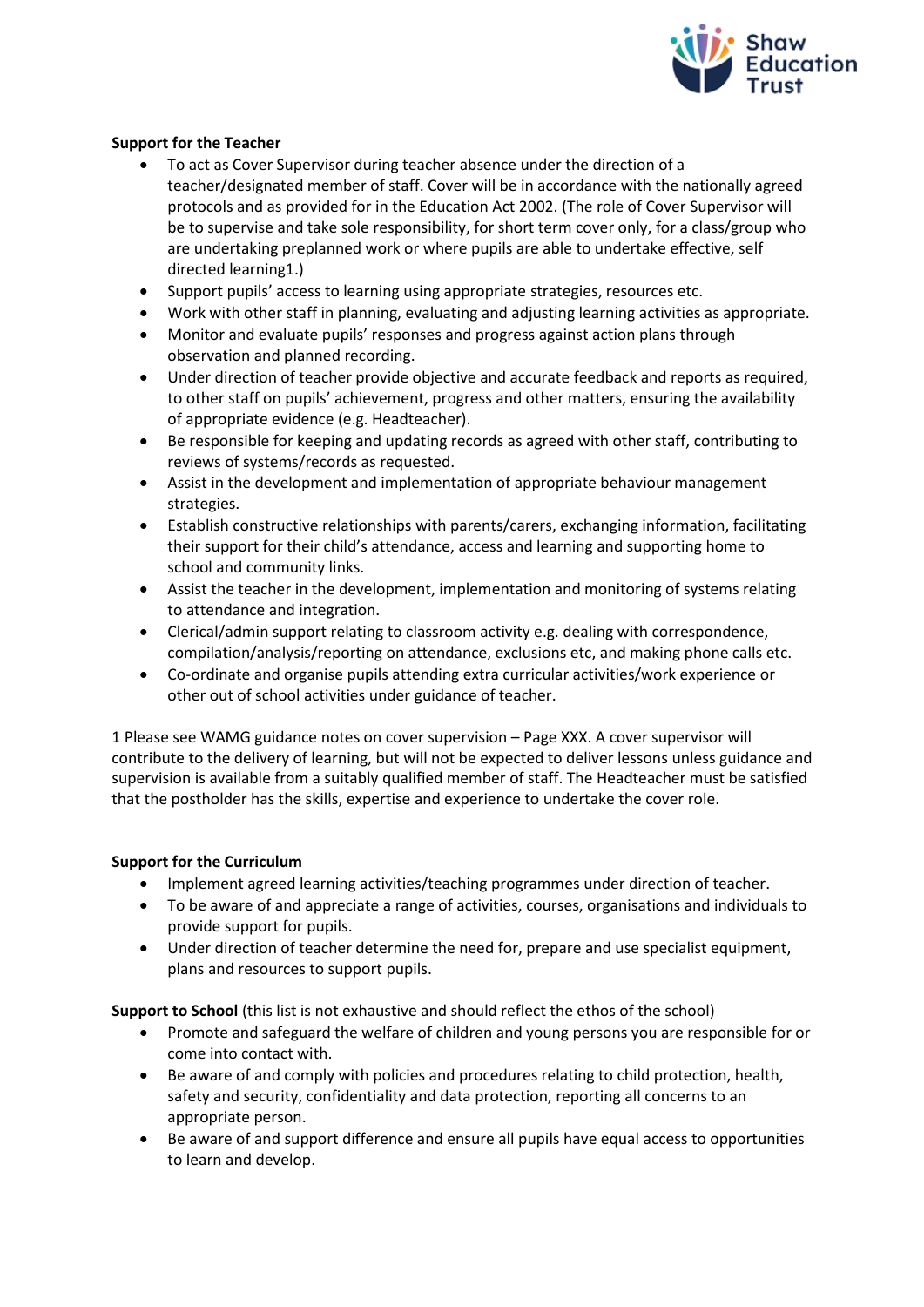

- Liaise effectively with teachers/parents/guardians, welfare officers, health visitors and other professional staff as part of the routine consultative process.
- Contribute to the overall ethos/work/aims of the school.
- Attend relevant meetings as required.1
- Participate in training and other learning activities and performance development as required (see footnote 1).
- Assist with the supervision of pupils out of lesson times, including before and after school and at lunchtimes.
- Recognise own strengths and areas of expertise and use these to advice and support others.

### *Note*

*The job holder will be expected to undertake any other duties which are not specifically listed but are within the remit, responsibility and accountability of the job.*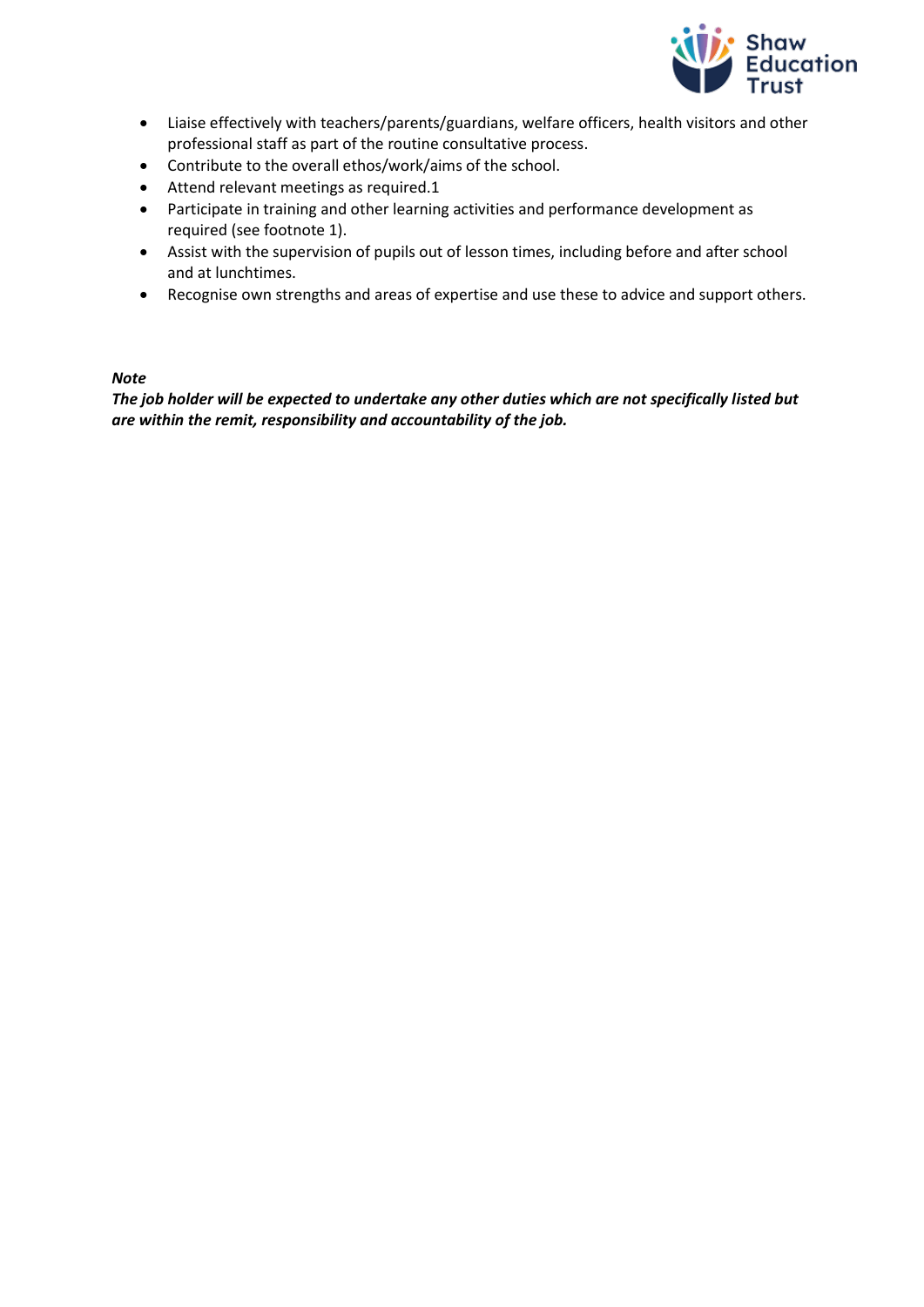

# **Person Specification**

| <b>Minimum</b><br><b>Criteria</b><br>for Two<br>Ticks <sup>*</sup> | <b>Criteria</b>                                                                                                                                                                                                                                                                                                                                                                                                                                                                                                                                                                                                                                                                                                                                                                                                                                      | <b>Measured</b><br>by<br>APP/I/ASS |
|--------------------------------------------------------------------|------------------------------------------------------------------------------------------------------------------------------------------------------------------------------------------------------------------------------------------------------------------------------------------------------------------------------------------------------------------------------------------------------------------------------------------------------------------------------------------------------------------------------------------------------------------------------------------------------------------------------------------------------------------------------------------------------------------------------------------------------------------------------------------------------------------------------------------------------|------------------------------------|
|                                                                    | <b>Experience</b>                                                                                                                                                                                                                                                                                                                                                                                                                                                                                                                                                                                                                                                                                                                                                                                                                                    |                                    |
|                                                                    | Three years experience of working to support children's<br>learning, gained in a relevant environment.<br>Experience of working with pupils with additional needs.                                                                                                                                                                                                                                                                                                                                                                                                                                                                                                                                                                                                                                                                                   | APP/I                              |
|                                                                    | <b>Qualifications/Training</b>                                                                                                                                                                                                                                                                                                                                                                                                                                                                                                                                                                                                                                                                                                                                                                                                                       |                                    |
|                                                                    | Very good numeracy/literacy skills equivalent to GCSE C and<br>above.<br>NVQ 3 for Teaching Assistant (or recognised equivalent                                                                                                                                                                                                                                                                                                                                                                                                                                                                                                                                                                                                                                                                                                                      | APP/I                              |
|                                                                    | qualification).                                                                                                                                                                                                                                                                                                                                                                                                                                                                                                                                                                                                                                                                                                                                                                                                                                      |                                    |
|                                                                    | Training in the relevant strategies e.g. literacy and/or in<br>particular curriculum or learning area such as bilingual, sign<br>language, dyslexia, ICT, CACHE, etc.                                                                                                                                                                                                                                                                                                                                                                                                                                                                                                                                                                                                                                                                                |                                    |
|                                                                    | Knowledge/Skills                                                                                                                                                                                                                                                                                                                                                                                                                                                                                                                                                                                                                                                                                                                                                                                                                                     | APP/I                              |
|                                                                    | Full working knowledge of relevant policies/codes of practice.<br>In depth understanding of areas of learning, e.g. literacy,<br>$\bullet$<br>numeracy, science, SEN, Early Years.<br>Understanding of principles of child development and<br>$\bullet$<br>learning processes and in particular, barriers to learning.<br>Ability to plan effective actions for pupils at risk of<br>$\bullet$<br>underachieving.<br>Ability to self-evaluate learning needs and actively seek<br>learning opportunities.<br>Effective use of ICT to support learning.<br>$\bullet$<br>Use of other equipment technology - video, photocopier.<br>٠<br>Excellent interpersonal skills to be able to relate well to a<br>wide range of people.<br>Work constructively as part of a team whilst being able to<br>demonstrate initiative.<br>Good communication skills. |                                    |
|                                                                    | <b>Behavioural Attributes</b><br>Customer focused.<br>Has a professional and respectful approach, which<br>$\bullet$<br>demonstrates support and shows mutual respect.<br>Can demonstrate active listening skills.<br>Takes responsibility and accountability.<br>Committed to the needs of the pupils, parents and other<br>stakeholders.                                                                                                                                                                                                                                                                                                                                                                                                                                                                                                           | APP / I                            |